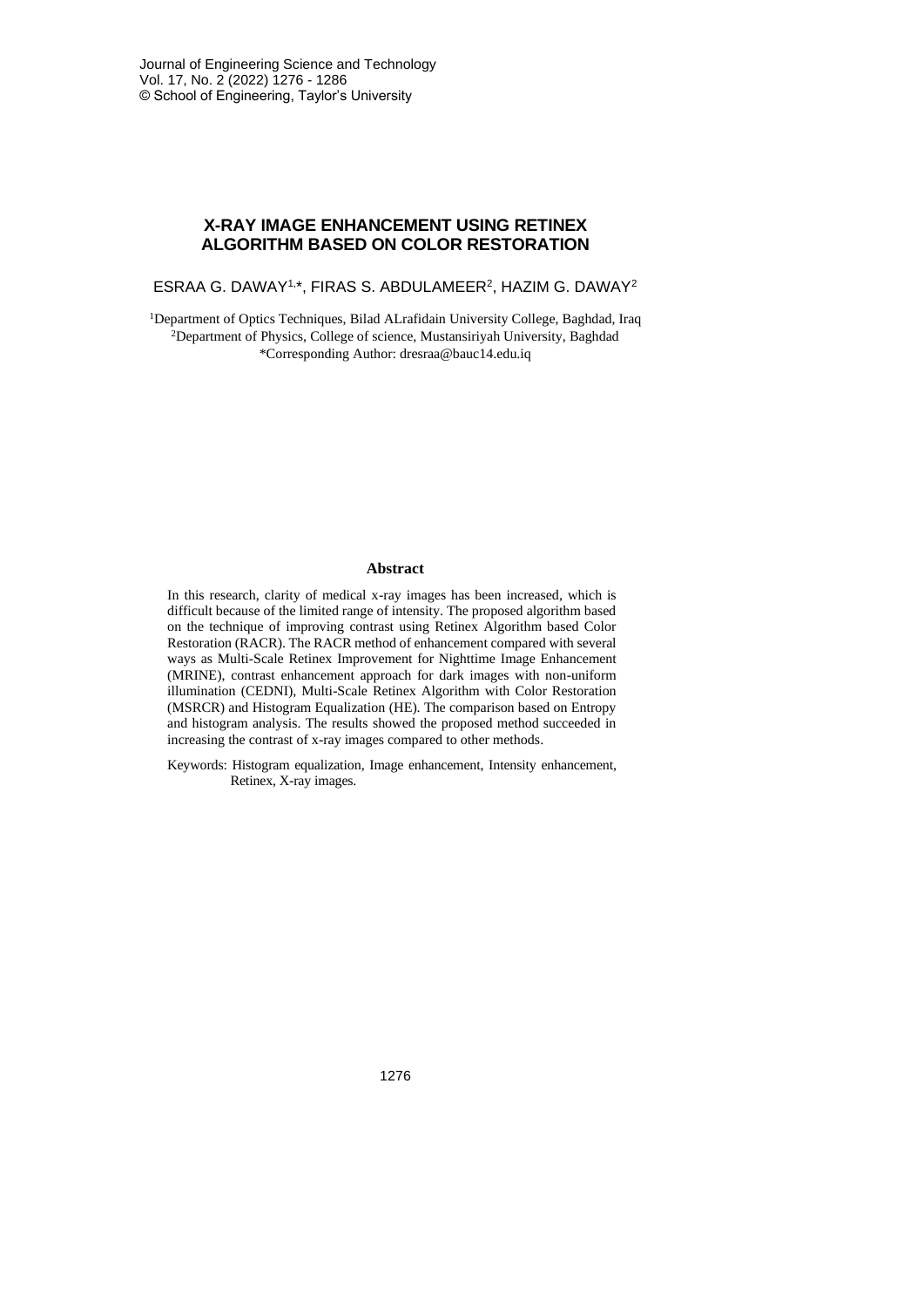#### **1. Introduction**

X-ray was found out by Conrad Roentgen Wilhelm and through his operations, he was inadequate to describe the glow of barium salts which is attributed to an unexplained factor and when answering equations, this factor was placed in the letter x, which is identified as x-ray [1]. It is considered one of the ancient images films that are firstly employed in the treatment and medical diagnosis such as the analyse and determine the bone fracture which is a beloved shape for the physicians and doctors [2, 3]. The area of medical analysis, whose implementation is much broader than the discovery of cancer, one of the fields where they are utilized widely Orthopaedics and Traumatology, nowadays the use of x-rays in medical fields is not only common but also used in science and engineering [1].

The quality of X-rays is not consistent with the images taken by a regular camera considering sunshine as a light origin. Therefore, the researchers suggested that its strength take up to 10000 hours for intended use to improve the expertise wanted to read X-rays images [4]. Despite this fact, we do not have a good vision of x-ray images in real life, and this a problem arises often due to the bad goodness of X-rays images, particularly the bad difference in the attractive fields. Consequently, the algorithm of image processing can improve the quality of x-ray images which are of high privilege in the study of optical quality improvement [1, 4].

Image processing is, therefore, image, the primary objective of improving the image in order to the decision is more relevant than the fundamental image for specific applications, and from image improvement applications in the area of engineering and science, such as meteorological science, underwater environment, biomedicine, astronomy, computer vision, etc. [5, 6].

Many methods include enhancement in the general image [7-11], several methods have been planned to enhancement the quality x-ray images the degraded captured in different situations, like Retinex-based approaches [12]. The theory supposes that colour thoughts have a significant relation to reflection and that the quantity of apparent light that reaches superintendent relies on the output of representation and information [13].

Most Retinex-based methods will reflect reflection as an enhanced result by eliminating the light, so they can clearly enhance items, On the other hand, it is difficult to effectively eliminate the lighting for the soft deepness viewer. Some surround centre methods get the local twisting of light instead of light without looking at a reflection. In fact, reflection must be inside (0-1), that means the surface cannot be reflected lighter than it receives.

Furthermore, it is simply unreasonable to eliminate the knowledge that is necessary to describe the atmosphere [14], the disadvantages of this algorithm are the influence of the aura [15]. Histogram equalization (HE) is utilized generally in image improvement; since conventional his methods may result in over improvement, several methods with limitations, were proposed such as contrast limitation [13] and light conservation [16], brightness conservation is helpful in applications that require to maintain density. Nonetheless, for non-uniform lighting images, maintaining light will enhancement detail in areas dark fields.

Limited-contrast methods prevent over-recovery by redistributing the histogram so that its height does not exceed the clip limit. However, it is not easy to define the limits of culture for highly non-uniform illumination images where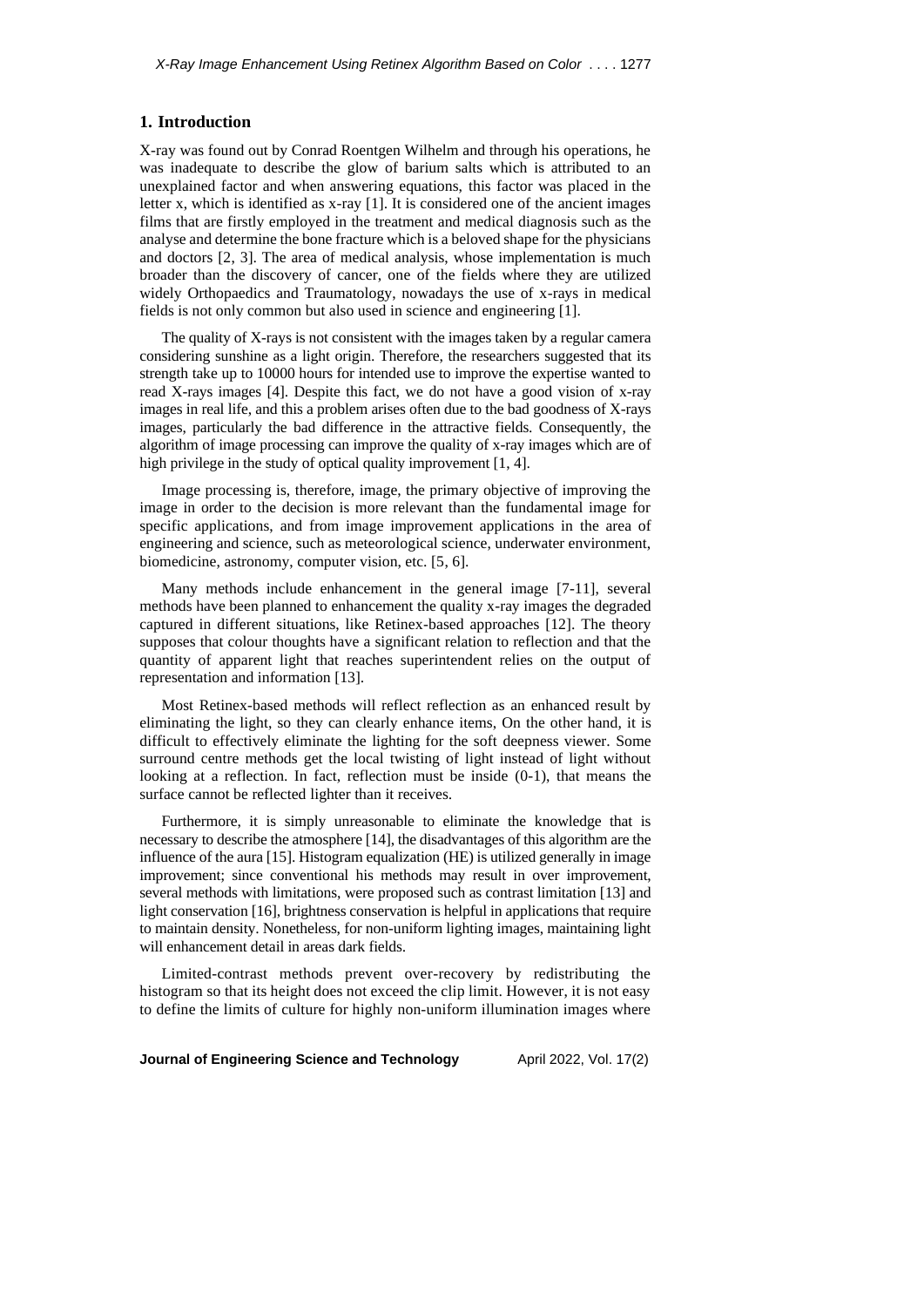the histograms of various fields are very different. Ili et al. [17] introduced three methods that were proposed to improve bone X-ray images by using (HE), Gamma Correction (GC), and contrast limited adaptive histogram equalizer (CLAHE), by analysing their results, it was found that the method CLAHE better than other methods.

Xiao et al. [18] introduced the scheme of the optimization method in [18] for the X-ray image, which consists of a noise removal method and a homogeneous filtration method, and the fuzzy noise removal method consists of detecting fuzzy noise and filtering. Area detection and pitch detection are offered to detect hazy noise, and a modified average weight filter is suggested to filter the noise.

Koonsanit et al. [19] proposed a method for improving the X-ray images by relying on the logarithmic transformation and then using a method CLAHE. The optimization algorithm combines adaptive high pass for a region, temporary artifacts, and noise reduction For The fluoroscopy x-ray images, they got a good improvement to the X-ray images in the edge region [20].

Mark et al. [21] suggested a method for improving contrast in x-ray images based on combining multiple exposures into a composite that uses only the pixels of those exposures that have not been overexposed or overexposed. The composite image is created similarly to high dynamic. Morphological contrast enhancement to enhancement x-ray for bone images [22], this method depending on gradient value is calculated to automatically determine the size of the structuring element.

Rafid et al. [23] introduced a way to improve medical images, including Xray images depending on the Fuzzy Logic by Stretch Membership Function. They rely on the entropy scale to measure the quality of improvement, where they obtained high values in improving various medical images Falsification of colours is the defect of this algorithm and (CEDNI) contrast enhancement approach for dark images with non-uniform illumination [24]. It was introduced to solve a difficulty in the parallel step for high-Intensity or low (LIPC) images and low contrast (HIPC). The CEDNI scheme includes three steps: First, an RGB colour image is regenerated to an emphasis image, then an adaptive intensity arrangement with local contrast improvement is achieved parallelism, by a using a bilateral Gaussian filter with transformation and Taylor's second-order expansion approximation technology. Finally, colours are restored, have a significant improvement, but a defect in time it has a long time run [24]. In this paper is an analysis and comparison of the results of x-ray images enhancement in several methods.

#### **2. RACR algorithm**

The proposed algorithm RACR enhanced X-ray images based on colour restoration. As X-Ray images suffer from almost a few colours and tend to Gray, colour recovery adds colour information, even if little in turn, improve the contrast in those images. As well as to increase the improvement was used MSR algorithm to play an essential role in increasing the quality of lighting and contrast in those images as follows: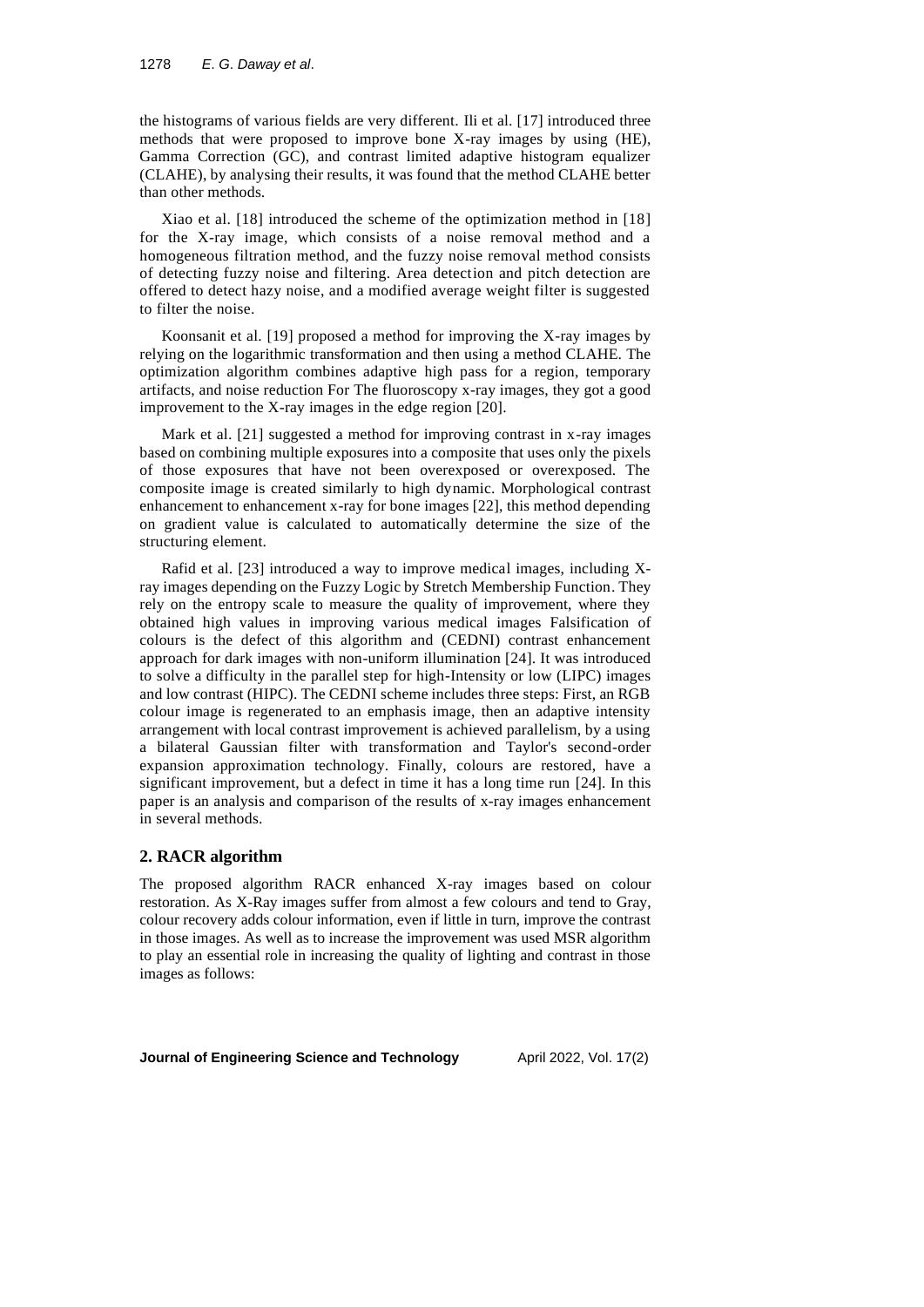#### **2.1. Contrast enhancement based on colour restoration**

We proposed input colour image h as three channels and done image colour mapping by using histogram stretch depending on mean and standard deviation. The average value and regular deviation in green, red and blue elements are determined then, the minimum and maximum of each component in the x-ray image are computed by [8].

$$
c_{max,i} = c_{av,i} + \alpha c_{std,i} \tag{1}
$$

$$
c_{\min,i} = c_{\alpha v,i} - \alpha c_{\text{std},i} \tag{2}
$$

where  $i \in [r, g, b]$ ;  $c_{av,i}$  and  $c_{std,i}$  are the average value and conventional deviation in the *c* component; is a parameter to measure the image effective; and are the minimum and maximum of the *i* component, sequentially. The colour-restored image is given by:

$$
c_{r,i} = \frac{c_i - c_{min,i}}{c_{max,i} - c_{min,i}} \times 255.
$$
 (3)

#### **2.2. MSR algorithm**

The retinex technique is a non-linear spectral/spatial Conversion that makes an excellent improvement in the colour constancy and local contrast. This algorithm performs well in promoting the contrasting imagery standard of low-visibility conditions by using [25]:

$$
Rt_i(x, y, c) = log[I_i(x, y)] - log[G(x, y, c) \otimes I_i(x, y)] \qquad (4)
$$

where  $Rt_i(x, y, c)$  the output of part *i* are the R, G and B channels at point *x*, *y*, the Gaussian kernel  $k$  is finding by  $[25]$ :

$$
G(x, y, c) \, dx \, dy = 1 \tag{5}
$$

The MSR is a Gaussian weighted collection of the outputs of various SSR where [18]:

$$
R_{MSR}(x, y, w, c) = \sum_{n=1}^{N} W_n R t_i(x, y, c_n)
$$
\n(6)

where *N* is the number of scales,  $R_t$  (*x*, *y*, *c*<sub>*n*</sub>) the *i*'th components of the *n*'th scale,

 $R_{MSR}(x, y, W, c)$  the *i*'th spectral components of the MSR output and  $W_n$  the weight associated with the *n*'th range.

Details of the proposed method are shown in Fig. 1. It represents X-ray image with a colour restoration mechanism, and improved contrast with histogram representation for each stage After enhancement, the width of the histogram for (R, G, B) components are increased due to the contrast enhancement.

The steps of the RACR algorithm given by:

- 1. In put x-ray image  $c(x, y, i)$ ,  $x, y$  being the position and  $i=1,2,3$  (red ,green and blue).
- 2. Applied contrast enhancement for each channel (*i*) red, green and blue by using  $c_{max,i} = c_{av,i} + \alpha c_{std,i}$ ,  $\alpha = [2-3]$ , we used 2.6.
	- $c_{av,i} = mean(c(x, y, i))$  and  $c_{std,i} = std(c(x, y, i)).$
- 3. Calculated The colour-restored image is given by: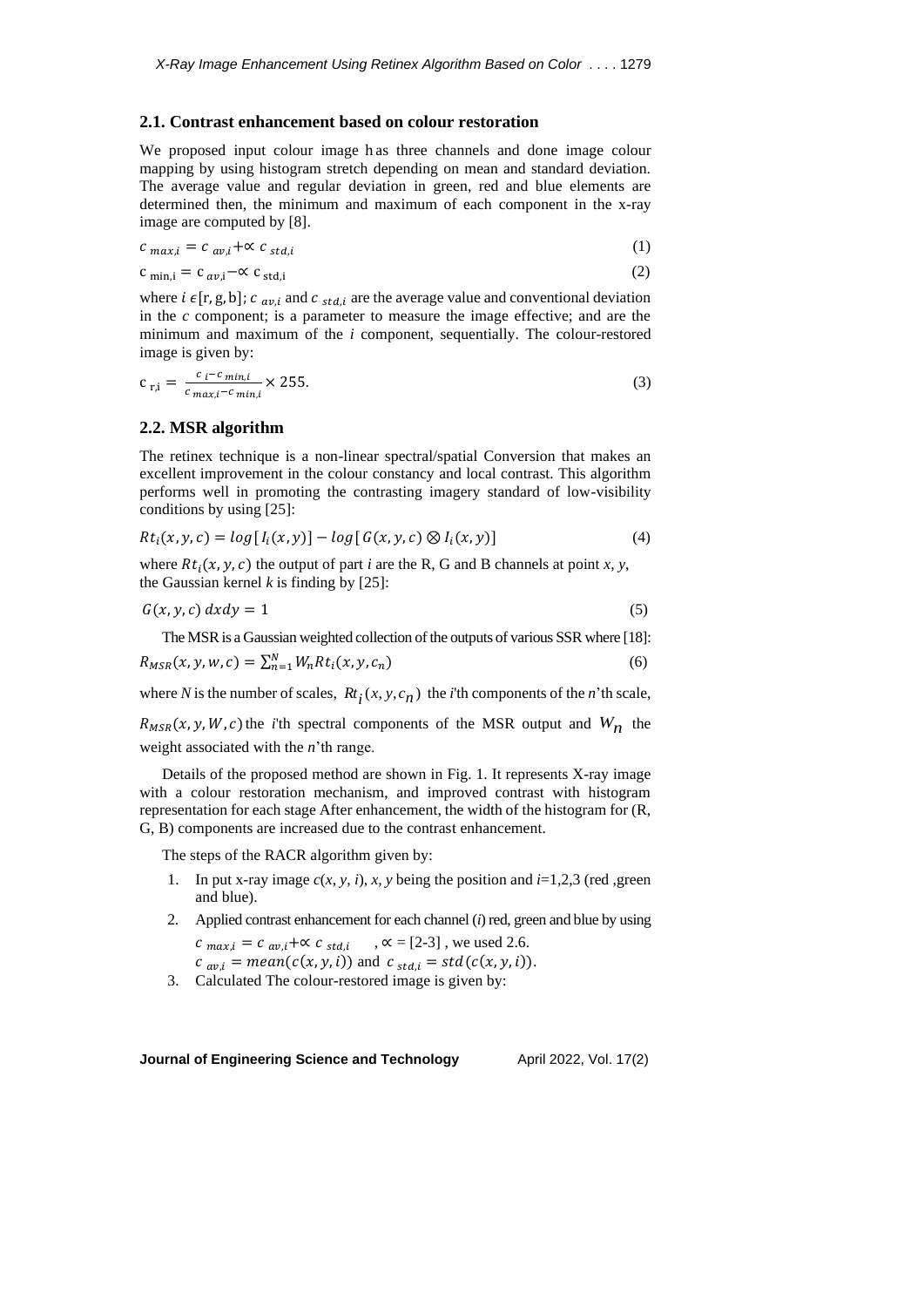$$
c_{r,i} = \frac{c_i - c_{min,i}}{c_{max,i} - c_{min,i}} \times 255
$$

where  $c_{min,i}$  is the minimum value for each  $r, g$ , and  $b$  channel.  $c_{max,i}$  is the maximum value for each  $r$ ,  $g$ , and  $b$  channel.

4. Applied MSR to get final enhanced images by using:

 $R_{MSR}(x, y, w, c) = \sum_{n=1}^{N} W_n R t_i(x, y, c_n)$ 

where,  $w_1 = w_2 = w_3 = 1/3$ ,  $c_1 = 18$ ,  $c_2 = 80$  and  $c_3 = 250$ .



**Fig. 1. Original image in (a), in (b) colour restoration, the final contrast enhancement in (c), and its histogram in (d), (e) and (f) respectively.**

### **3. Quality Assessment**

In the present study, Entropy was utilized in the assessment of the quality of the image by determining quality in chromatic compounds like hue and saturation [9]. Images which have the highest Entropy have the more excellent quality of the picture. We utilize the visual (*V*), which is subsists of HSV Colour Model.

$$
Ent(V) = -\sum_{v=0}^{255} p(v) \log p(v)
$$
 (14)

where  $p(v)$  is probability density function at intensity level *v*, (*Ent*) illustrates an entropy of the image and (*v*) the total number of grey levels.

# **4. Result and Discussions**

X-ray images have been enhanced based on the method RACR To determine the quality of enhancement, the proposed method was compared with several other ways as HE, MRINE, RACR and MSR by using the entropy measured and the histogram calculation of the RGB compounds and subjective observation. Eight images of type JPG with size: a-image  $(300\times168)$ , b-image  $(580\times890)$ , c-image (248×203), d-image (466×298), e-image (240×210), f-image (204×247), f-image (240×210), g-image (272×186) and h-image (259×194), were used.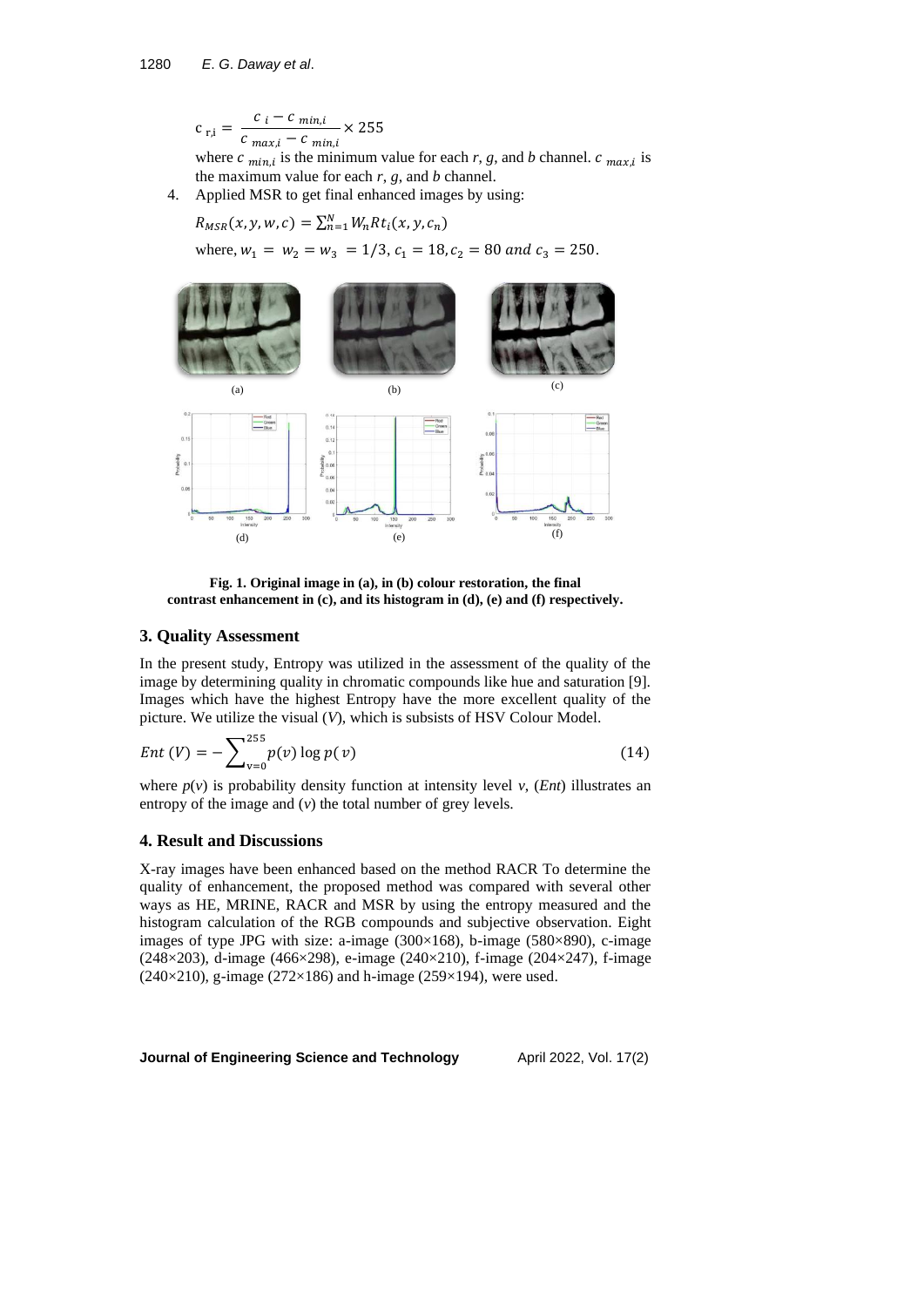The MATLAB R2018a software was used to process these images. These images are shown in Fig. 2, and Fig 3 represents the histogram distribution of the two original images prior to enhancement. Note that the distribution is limited to certain values and tends to grey. Figures 3 and 4 represent images that have been enhanced using different algorithms. By analysing the distributions, we notice that the histogram distribution of the improved images is broader than the other methods followed by CEDNI and RACR, and in MRINE the method did not change the distribution due to lack of improvement. This behaviour was reflected in the histogram distribution on the macroscopic observation of the enhanced images, as shown in Fig. 4. The quality of the improvement was confirmed according to Table 1, which represents the entropy values for eight images that enhanced where the greatest average value of the proposed method RACR is (7.3992) was followed MRINE has average entropy (6.9705). Followed by CEDNI, MSRCR and HE (Which have average entropy 6.6003, 6.5146 and 5.7796 respectively), this indicates the lack of improvement in these algorithms.





**Fig. 3. Histogram of the original images (a and h).**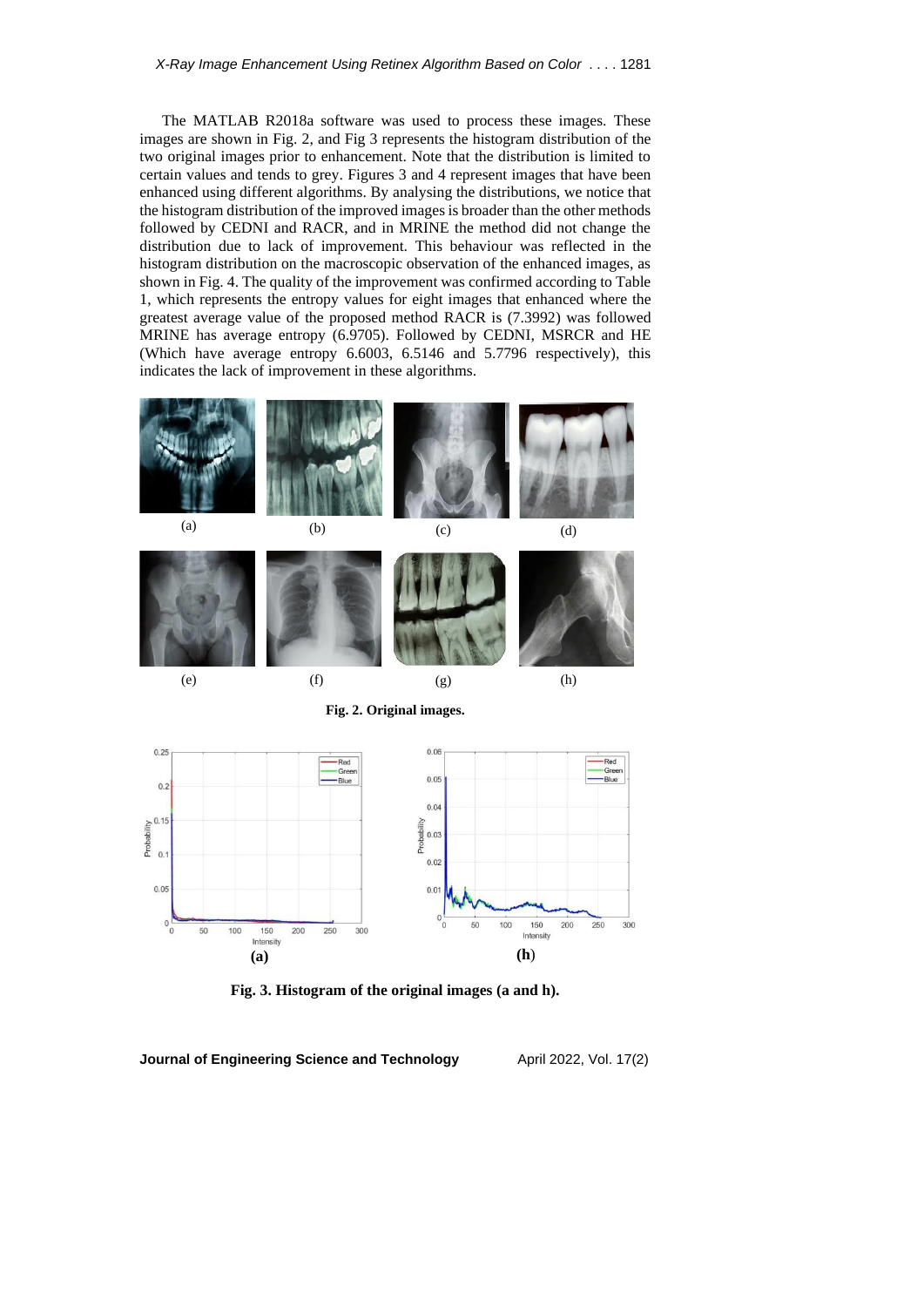

**Fig. 4. The enhanced images and tis histogram for (a, h) by using CEDNI, HE, MRINE, RACR and MSRCR algorithms.**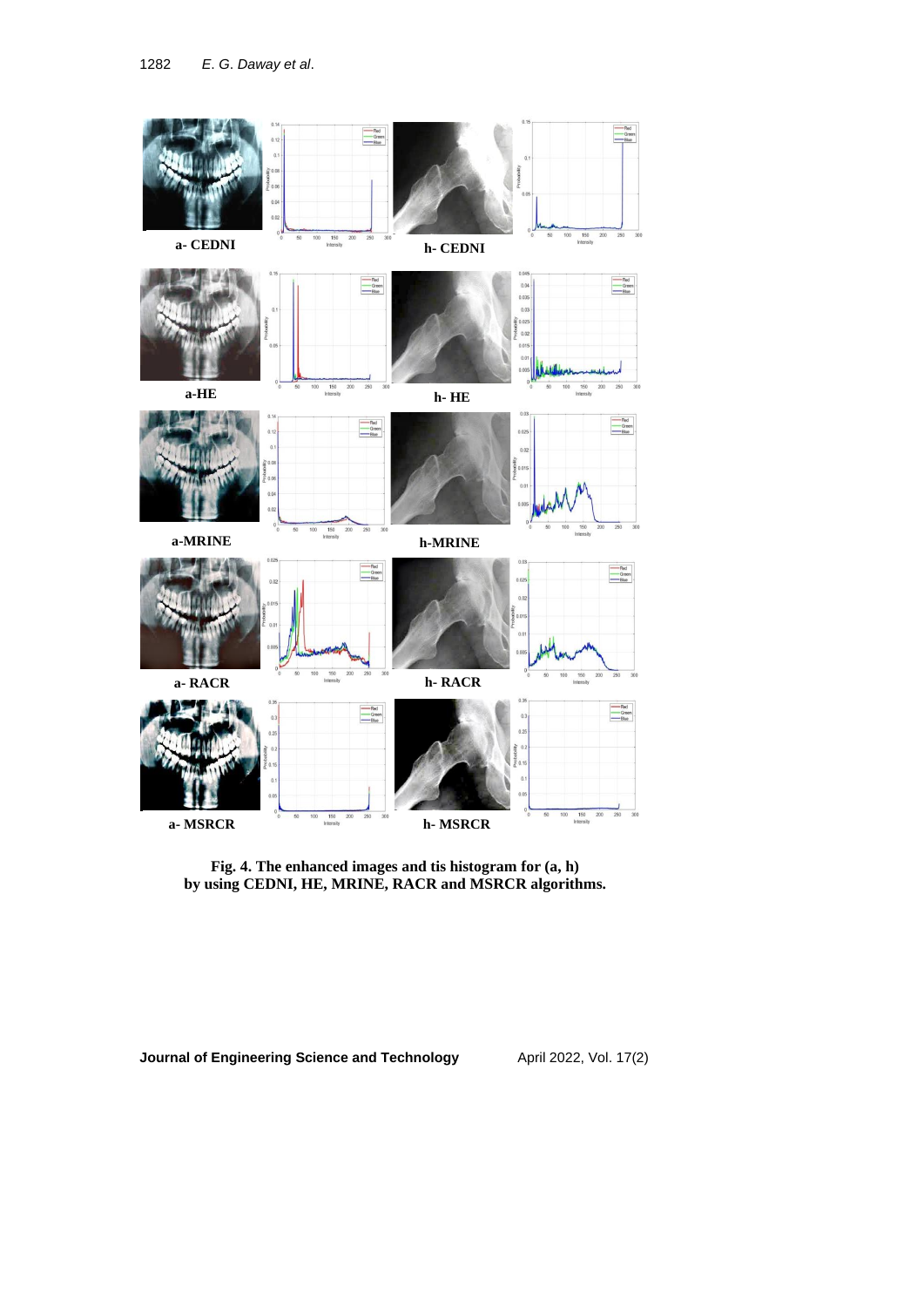





**Fig. 5. The Enhanced images (b, c and d) by using CEDNI, HE, MRINE, RACR and MSRCR algorithm.**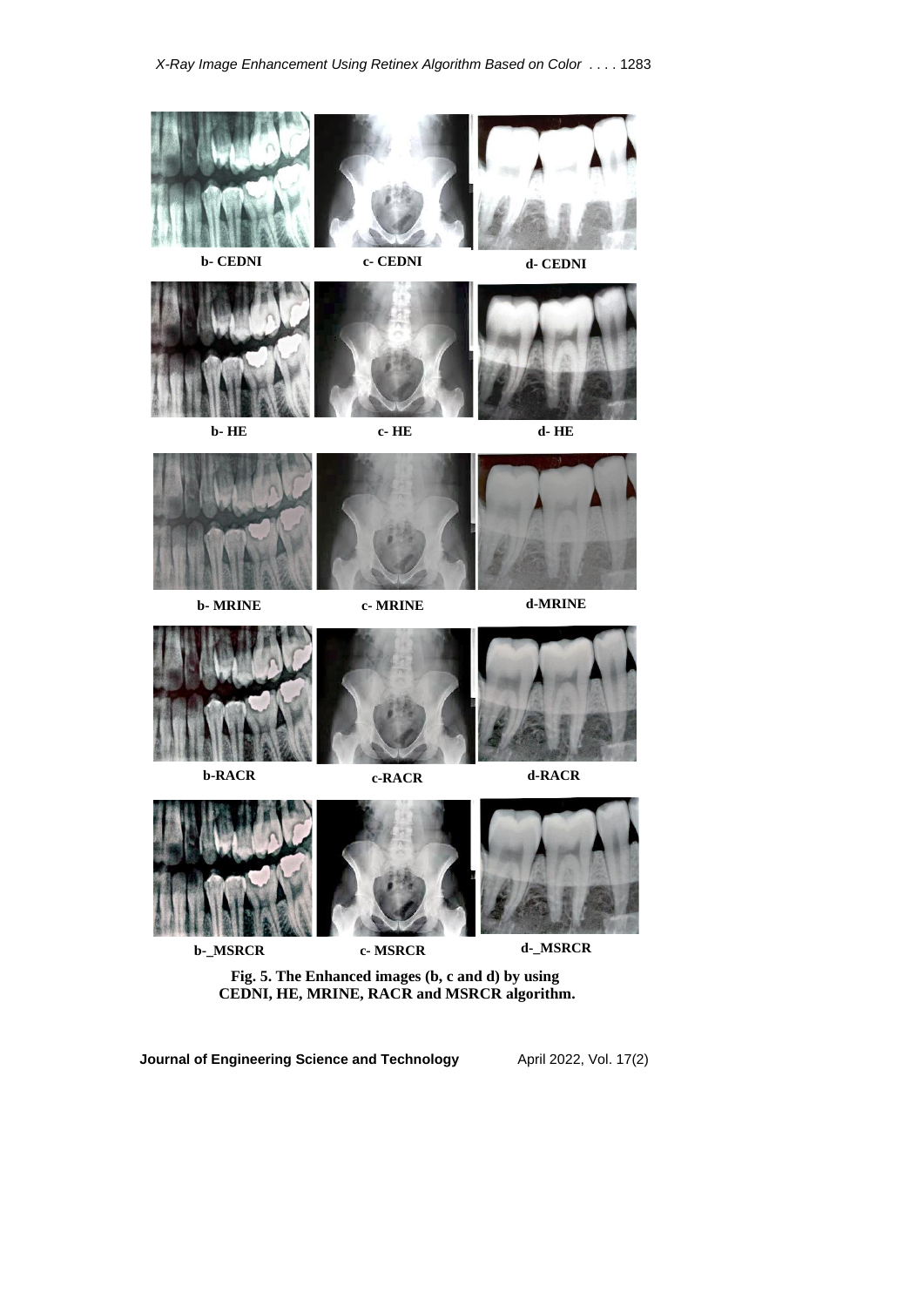| <b>Enhancement Method</b> | a      | b      | c      | d      |
|---------------------------|--------|--------|--------|--------|
| <b>RACR</b>               | 7.8268 | 7.6378 | 7.4761 | 6.8933 |
| <b>MRINE</b> [23]         | 7.2405 | 6.8495 | 7.1798 | 6.4597 |
| <b>CEDNI</b> [24]         | 7.0324 | 6.9928 | 6.4211 | 5.1093 |
| <b>MSRCR</b> [25]         | 5.0599 | 7.3981 | 6.349  | 6.9363 |
| HE[5]                     | 5.4801 | 5.9931 | 5.9881 | 5.9686 |
| <b>Enhancement Method</b> | e      | f      | g      | h      |
| <b>RACR</b>               | 7.1095 | 7.3324 | 7.0907 | 7.8268 |
| <b>MRINE</b> [23]         | 7.1591 | 6.5454 | 7.0896 | 7.2405 |
| <b>CEDNI</b> [24]         | 7.7788 | 6.4713 | 5.9641 | 7.0324 |
| <b>MSRCR</b> [25]         | 6.9755 | 7.3365 | 7.0013 | 5.0599 |
| <b>HE</b> [5]             | 5.9515 | 5.9880 | 5.3876 | 5.4801 |

**Table 1. The Entropy values for the enhanced images.**

### **5. Conclusions**

In this research, low-contrast x-images were improved. Enhancement was made using several algorithms including proposed algorithm RACR and other algorithms as (MRINE, CEDNI, MSRCR and HE) used for comparison. By analysing the results based on the analysis of entropy, histogram and subjective observation, we conclude that the proposed method has succeeded in improving the X-ray images much better than the rest, because the proposed method had high entropy values averaged about (7.40). Regarding future studies, the proposed method can be developed by adding my technique as h histogram equalization and adaptive histogram equalization to enhancing X-ray images.

# **References**

- 1. Gunderman, R.B. (2013). *X-Ray vision*, *the evolution of medical imaging and its human significance*. Oxford University Press.
- 2. Mahendran, S.K.; and Baboo, S.S. (2011). An enhanced tibia fracture detection tool using image processing and classification fusion techniques in x-ray images. *Global Journal Computer Science and Technology*, 11(14), 22-28.
- 3. Parveen, N.R.; and Sathik, M.M. (2009). Enhancement of bone fracture images by equalization methods. *International Conference on Computer Technology and Development*. Kota Kinabalu, Sabah, 391-394 .
- 4. Primoz, P.; and Samo, S. (2015). Image enhancement of X-ray bone images using modified local histogram equalization. *University of Ljubljana*, *Faculty of Mechanical Engineering*, *Proceedings of The Fourth International Conference on Informatics and Applications*. Takamatsu, Japan, 181-184.
- 5. Gonzalez, R.C.; Woods, R.E.; and Eddins, S.L. (2004). *Digital image processing*. Upper Saddle River, NJ, USA: Prentice-Hall .
- 6. Mutar, A.; and Dway, H. (2018). Smoke detection based on image processing by using grey and transparency features. *Journal of Theoretical and Applied Information Technology*, 96(21), 6995-7006.
- 7. Daway, H.G.; Al-Alawy, I.T.; and Hassan, S.F. (2019). Reconstruction of the illumination pattern of the optical microscope to improve image fidelity obtained with the CR-39 detector. *AIP Conference Proceedings*, 2144(1), 030006 .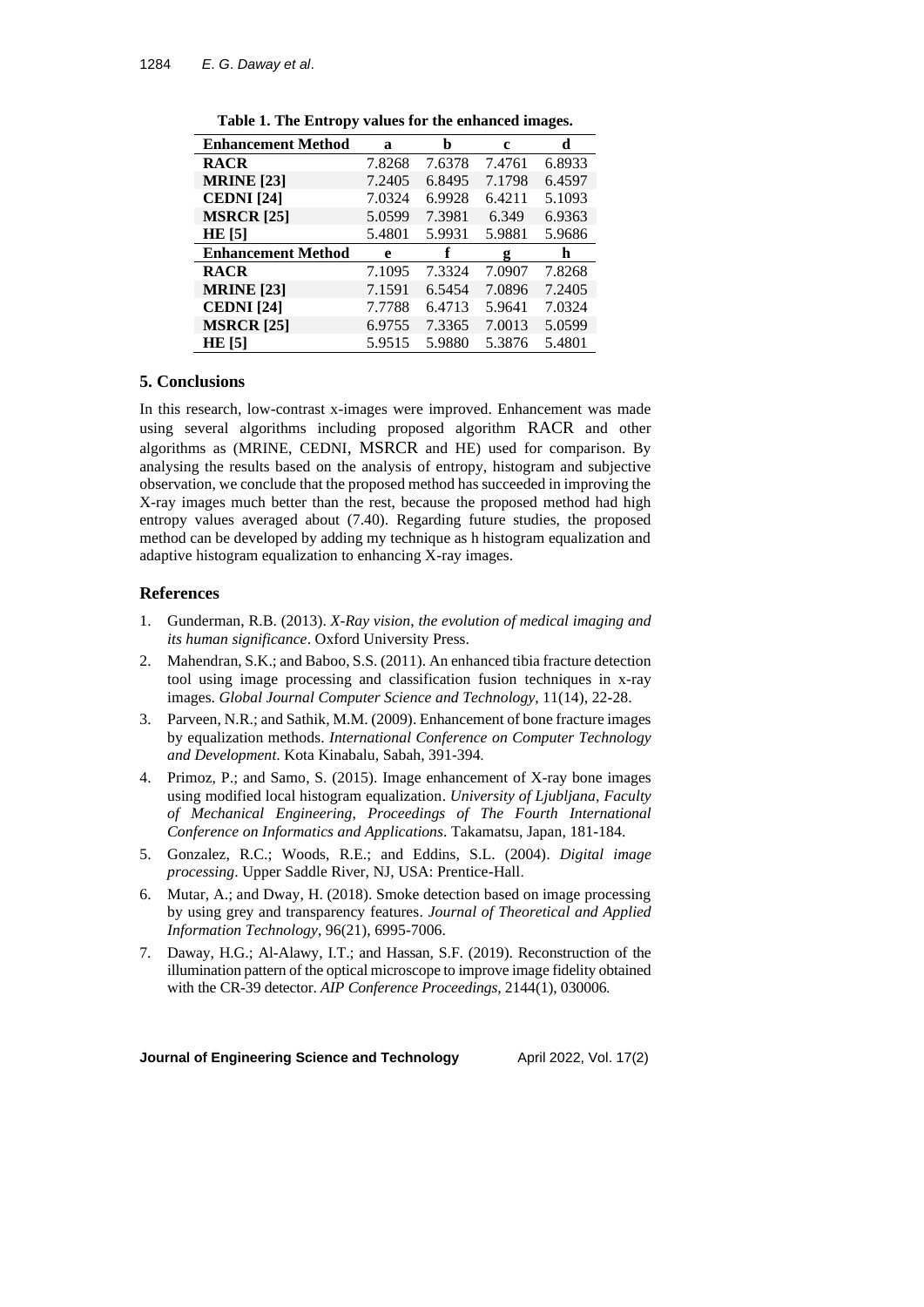- 8. Kareem, H.H.; Daway, H.G.; and Daway, E.G. (2019). Underwater image enhancement using colour restoration based on YCbCr colour model. *IOP Conference Series: Materials Science and Engineering*, 571(1), 012125.
- 9. Dowy, H.G.; Kareem, H.H.; Abood, Z.M.; and Karam, G.S. (2018). Blurred Image Restoration with Unknown Point Spread Function. *Al-Mustansiriyah Journal of Science*, 29(1), 189-194 .
- 10. Mirza, N.A; Kareem, H.H.; and Daway, H.G. (2019). Low lightness enhancement using nonlinear filter based on power function. *Journal of Theoretical and Applied Information Technology*, 96(1),61-70.
- 11. Daway, H.G.; Ameer, F.S.; and Kareem, H.H. (2017). Colour image enhancement based on nonlinear filter and retinex algorithm. *Conferences of Arts*, *Humanities and Natural Sciences October*. Istanbul, Turkey, 17-28 .
- 12. Wang, S.; Zheng, J.; Hu, H.; and Li, B. (2013). Naturalness preserved enhancement algorithm for non-uniform illumination images. *IEEE Transactions on Image Processing*, 22(9), 3538-3548 .
- 13. Reza, A.M. (2004). Realization of the contrast limited adaptive histogram equalization (CLAHE) for real-time image enhancement. *Journal VLSI Signal Processing Systems for Signal*, *Image and Video Technology*, 38(1), 35- 44 .
- 14. Li, B.; Wang, S.; and Geng, Y. (2011). Image enhancement based on Retinex and lightness decomposition. 18*th IEEE International Conference on Image Processing*. Brussels, Belgium 3417-3420 .
- 15. Ameer, Z.S.; Daway, H.G.; and Kareem, H.H. (2019). Enhancement underwater image using histogram equalization based on colour restoration, *Journal of Engineering and Applied Sciences*, 14(2), 641-647.
- 16. Wang, C.; and Ye, Z. (2005). Brightness preserving histogram equalization with maximum entropy: A variational perspective. *IEEE Transactions on Consumer Electronics*, 51(4), 1326-1334.
- 17. Ili, A. M.; Aini, H.; Mohd, A.Z.; Nooritawati, M.T.; and Aouache, M. (2014). An analysis of x-ray image enhancement methods for vertebral bone segmentation. 2014 *IEEE* 10*th International Colloquium on Signal Processing and its Applications*. Kuala Lumpur, Malaysia, 208-211.
- 18. Xiao, L.; Li, C.; Wu, Z.; and Wang, T. (2015). An enhancement method for xray image via fuzzy noise removal and homomorphic filtering. *Neurocomputing*, 195, 56-64.
- 19. Koonsanit, K.; Thongvigitmanee, S.; Pongnapang, N.; and Thajchayapong, P. (2017). Image enhancement on digital x-ray images using N-CLAHE. 10*th Biomedical Engineering International Conference*. Hokkaido, Japan, 1-4.
- 20. Lee, M.S.; Park, C.H.; and Kang, M.G. (2017). Edge enhancement algorithm for low-dose x-ray fluoroscopic imaging. *Computer Methods and Programs in Biomedicine*, 152, 45-52.
- 21. Mark, A.H.; Logan, D.M.; Ajay, S.; and Emily, B. (2017). Enhanced dynamic range x-ray imaging. *Computers*, *in Biology and Medicine*, 82, 40-48.
- 22. Kushol, R.; Raihan, M.; Salekin, M.S.; and Rahman, A. (2019). Contrast enhancement of medical X-ray image using morphological operators with optimal structuring element. *arXiv:*1905.08545.